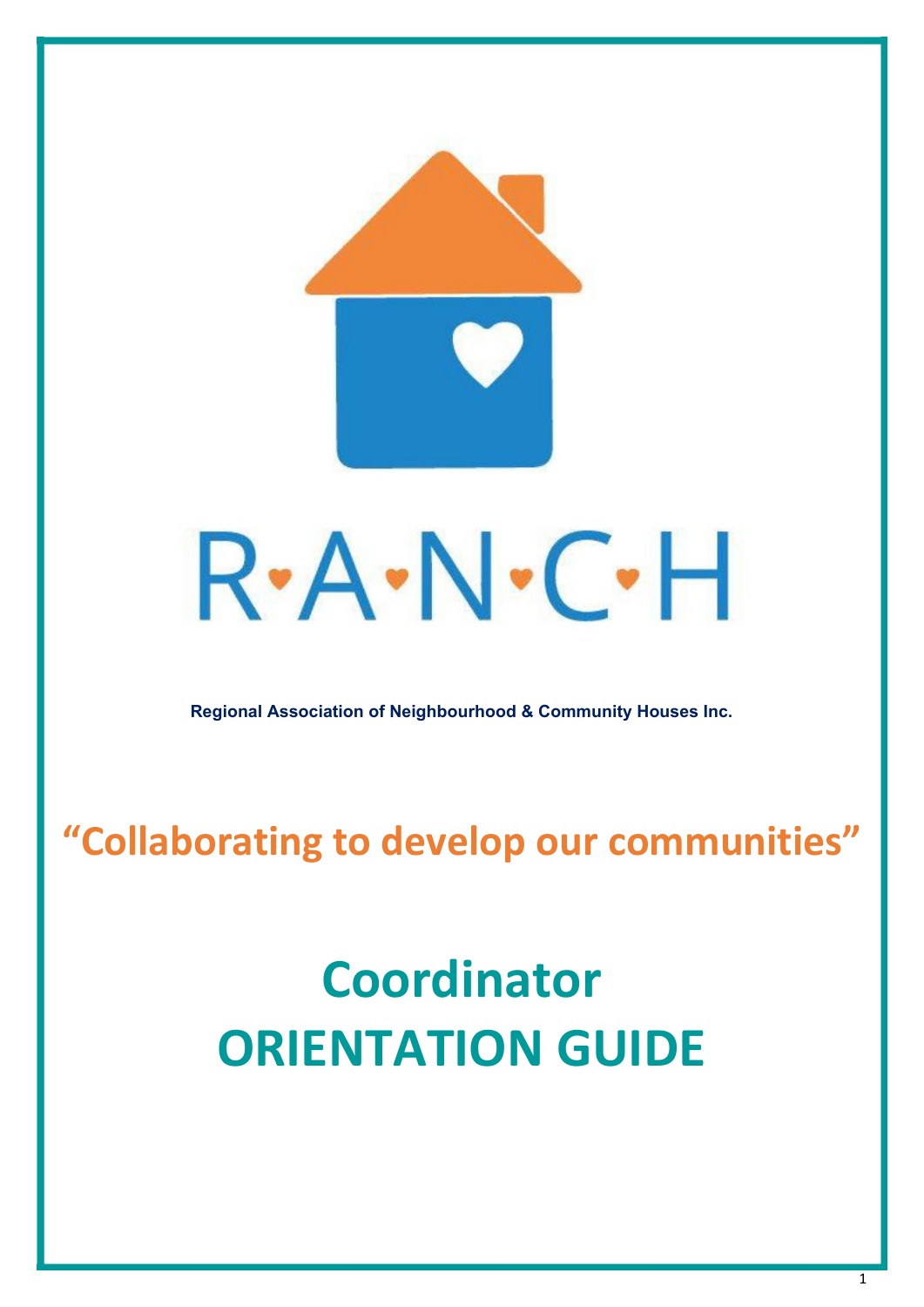|  | <b>Contents</b> |
|--|-----------------|
|  |                 |

| What are Neighbourhood Houses expected to do and how are they expected to do it? 3 |                        |  |
|------------------------------------------------------------------------------------|------------------------|--|
|                                                                                    |                        |  |
|                                                                                    |                        |  |
|                                                                                    |                        |  |
|                                                                                    |                        |  |
|                                                                                    |                        |  |
|                                                                                    |                        |  |
|                                                                                    |                        |  |
|                                                                                    |                        |  |
|                                                                                    |                        |  |
|                                                                                    |                        |  |
|                                                                                    |                        |  |
|                                                                                    |                        |  |
|                                                                                    |                        |  |
|                                                                                    |                        |  |
|                                                                                    |                        |  |
|                                                                                    |                        |  |
|                                                                                    |                        |  |
|                                                                                    |                        |  |
|                                                                                    |                        |  |
|                                                                                    |                        |  |
|                                                                                    |                        |  |
|                                                                                    |                        |  |
|                                                                                    |                        |  |
|                                                                                    |                        |  |
|                                                                                    |                        |  |
|                                                                                    |                        |  |
|                                                                                    |                        |  |
|                                                                                    |                        |  |
|                                                                                    |                        |  |
|                                                                                    |                        |  |
|                                                                                    |                        |  |
|                                                                                    |                        |  |
|                                                                                    |                        |  |
|                                                                                    |                        |  |
|                                                                                    |                        |  |
|                                                                                    |                        |  |
|                                                                                    |                        |  |
|                                                                                    |                        |  |
|                                                                                    |                        |  |
|                                                                                    |                        |  |
|                                                                                    |                        |  |
|                                                                                    |                        |  |
|                                                                                    |                        |  |
|                                                                                    |                        |  |
| <b>RANCH Network Manager</b>                                                       | <b>RANCH Networker</b> |  |
| Lisa Linton                                                                        | <b>Kevin Vivien</b>    |  |
| networker@ranch.net.au                                                             | ranch@ranch.net.au     |  |
| 0439 2155 553                                                                      | 0437 859 874           |  |
| Monday-Thursday                                                                    | Monday-Thursday        |  |
|                                                                                    |                        |  |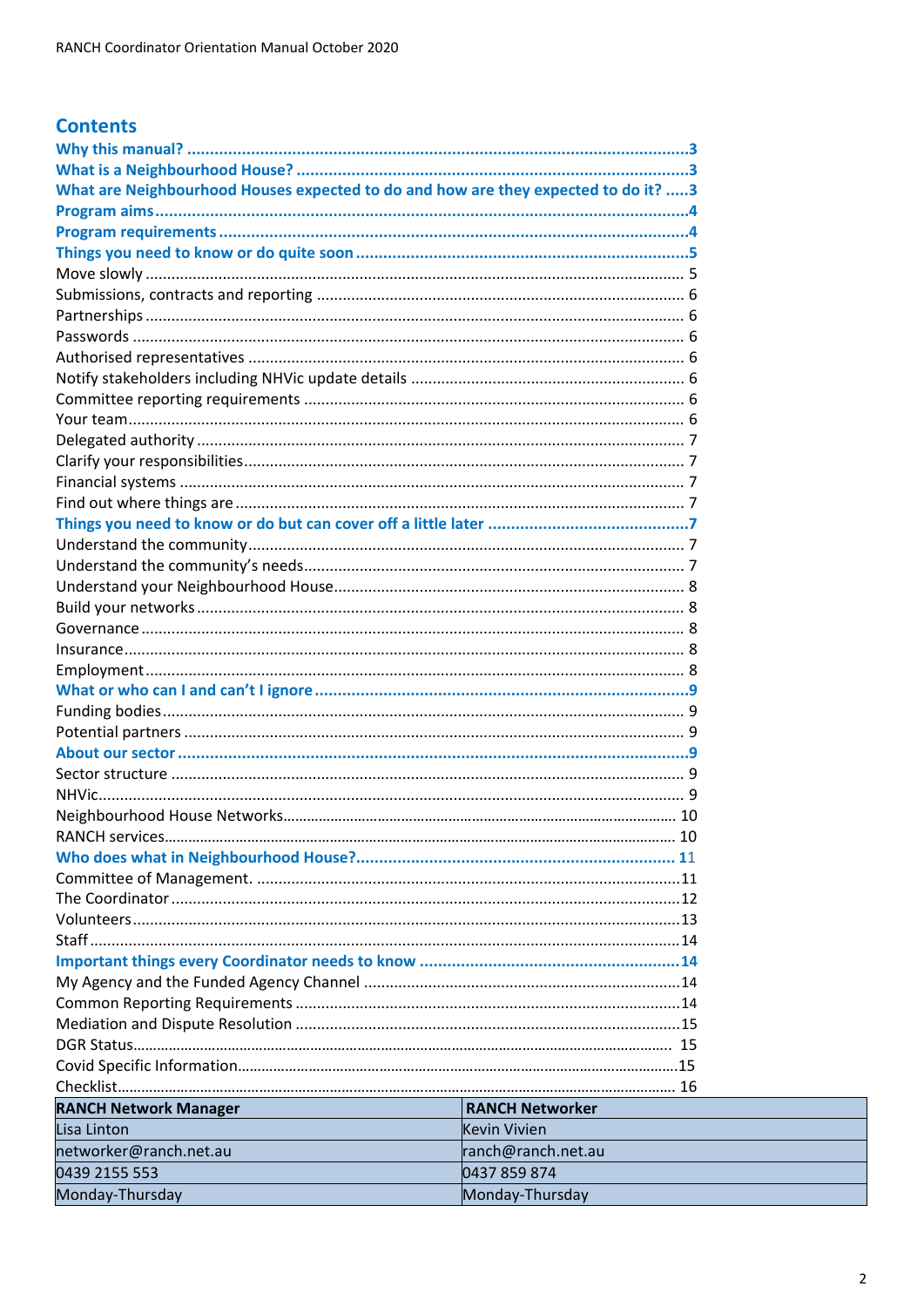# <span id="page-2-0"></span>**Why this manual?**

The Regional Association of Neighbourhood and Community Houses (RANCH) is funded by the Department of Health & Human Services (DHHS) to provide governance and management support to 29 Neighbourhood Houses in Central Victoria, including yours.

Our Committee and staff understand that taking on the role of Coordinator in a Neighbourhood House can be daunting. We know there is a lot to learn and even understanding what you need to know about is a challenge. We hope this manual can make that process easier.

The manual can't cover everything as each organisation is different in some way. The most important rule for a new co-coordinator is never hesitate to ask someone if you are stuck or unsure. RANCH, your colleagues and the peak body for Neighbourhood Houses, Neighbourhood Houses Victoria<https://www.nhvic.org.au/>(please note that the NHVic website is under reconstruction and parts may not currently be available) are always willing to assist.

The RANCH website is also a valuable source of information for coordinators.<https://ranch.net.au/>

# **What is a Neighbourhood House?**

The first Neighbourhood House in Victoria was established in 1973. Currently, there are approximately 400 Neighbourhood Houses throughout Victoria. The number continues to grow in response to community need.

Neighbourhood Houses are owned and managed for and by the community. In most Houses, the Committee of Management, participants, volunteers and workers at the House share decision making.

Neighbourhood Houses are welcoming, non-threatening places where anyone can come to meet new friends, contribute to their community, get helpful information and learn new skills.

Although Neighbourhood Houses differ from each other in many ways, they are united by the Neighbourhood House Sector Principles and therefore aim to:

- assist community members to make their communities fairer and more sustainable with the resources, services and infrastructure they need, and
- empower communities to have more control over their own destiny
- encourage personal growth, self-help and the sharing of knowledge

Neighbourhood Houses work with a range of other local and state organisations in both formal and informal Networking and Partnership arrangements.

## **What are Neighbourhood Houses expected to do and how are they expected to do it?**

Through the Neighbourhood House Coordination Program, **the Victorian Government** provides recurrent funding to support the coordination of a service that provides community development activities consistent with the aims of the Neighbourhood House Coordination Program.

The community development approach is a defining feature and expectation of the program. It is a practice that employs particular values, methods and knowledge. RANCH understands that few Neighbourhood House Coordinators have had an opportunity to gain formal training in Community Development.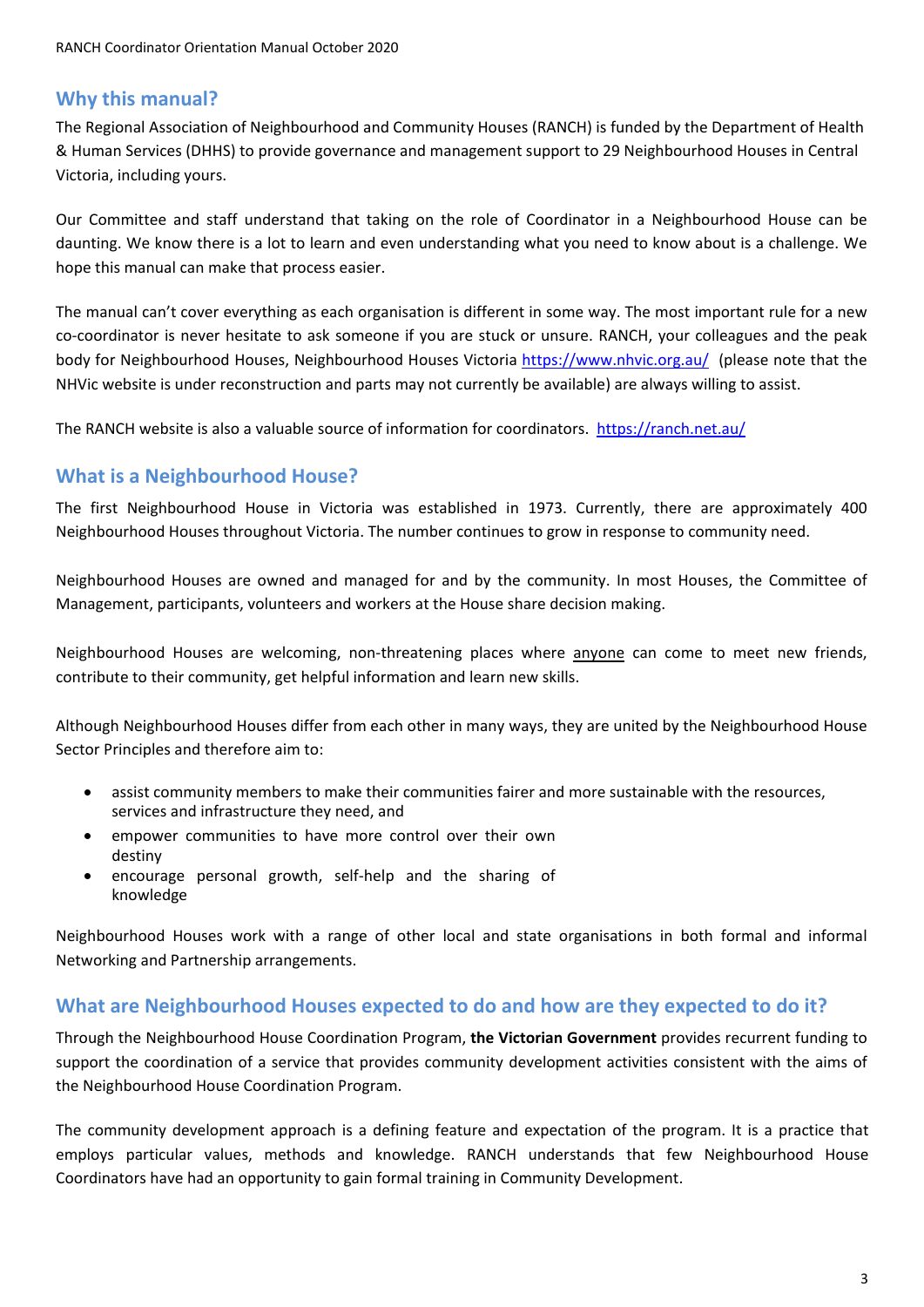It is therefore recommended that a process is put in place to develop your expertise in Community Development practice as required which may include formal training, mentoring, professional supervision and attendance at Professional Development workshops including the Neighbourhood Houses Victoria (NHVic) annual conference and RANCH activities.

<span id="page-3-0"></span>All decision making and activity should be underpinned by and consistent with the Neighbourhood House sector principles. Details are in the Neighbourhood House Sector Guidelines located at the RANCH website <https://ranch.net.au/resources/neighbourhood-house-sector/>In short, they are:

| Community ownership      | Inclusion     |
|--------------------------|---------------|
| Community participation  | Networking    |
| Empowerment              | Advocacy      |
| <b>Access and equity</b> | Self-help     |
| Lifelong learning        | Social action |

The Neighbourhood House Coordination Program aims and requirements below are also located on our website and also via the NHVic Membership Resource page. <https://www.nhvic.org.au/Pages/Category/resource-library>

# **Program aims**

The Neighbourhood House Coordination Program provides funding to Neighbourhood Houses, Neighbourhood House Networks and Neighbourhood Houses Victoria to:

Support the provision of community development programs and activities that lead to communitystrengthening outcomes by:

- supporting diversity and promoting community participation and inclusion
- facilitating community development and capacity building in support of individuals and groups within communities
- supporting lifelong learning opportunities for people to improve their access to training and employment pathways, and

Undertake community development processes to address locally identified priorities and needs through:

- community consultation
- development of agreed community responses to identified priorities and needs
- identification of partners and funding sources
- facilitating and evaluating responses to identified needs and priorities.

It is noteworthy that the guidelines were updated in 2016 to require NHs to achieve both aims of the NHCP.

[The Neighbourhood House Good Practice Guide](http://ranch.net.au/resources/nh-coordinator-kit/) is a sector-developed guide to support quality standards in neighbourhood houses. This can be located in the Resources section of our website. <https://ranch.net.au/resources/nh-coordinator-kit/>

## **Program requirements**

Funding to neighbourhood houses is allocated on the basis of hours of coordination (as identified in each service agreement). Funding assists with employing a coordinator and related costs to:

- provide a balanced mix of community development planning and activities that achieve each of the program aims
- promote participation in the Neighbourhood House program and activities by diverse community groups and individuals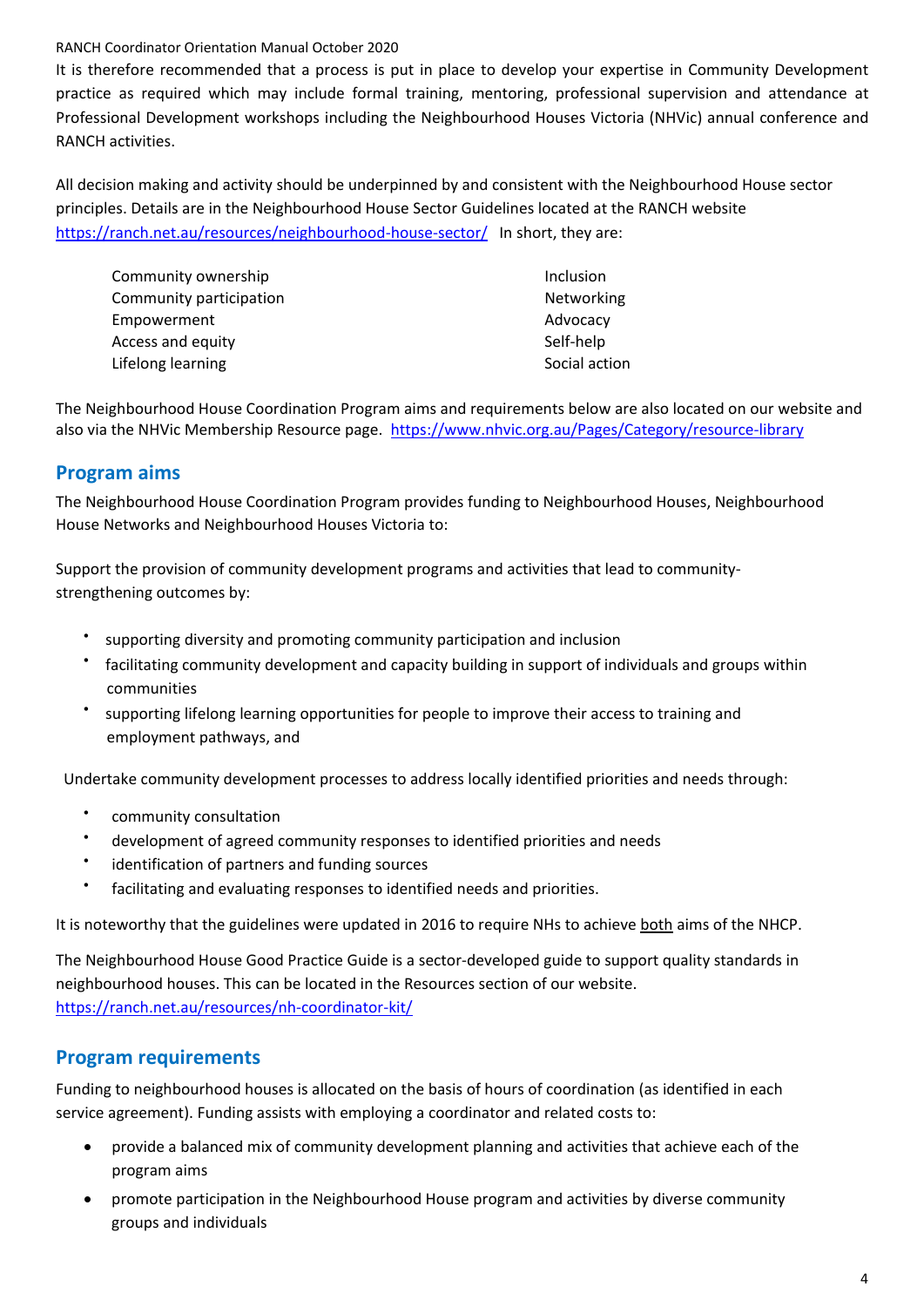- be open for at least as many hours as the Neighbourhood House Coordination Program provides coordination funding
- provide at least twice as many activity hours as the number of coordination hours funded by the NHCP
- Activities may be provided concurrently

It is expected that the planning, development and delivery of these program requirements will be based on a documented annual plan.

All neighbourhood houses funded through the Neighbourhood House Coordination Program should participate in the governance, management and activities of their Neighbourhood House Network. (RANCH)

<span id="page-4-0"></span>Participation can include:

- representation on the Committee of Management
- attendance at network events and professional development opportunities
- engagement with the network for management and governance support, program development and strengthening regional linkages

The [Neighbourhood House Coordination Program Guidelines](http://ranch.net.au/resources/nh-coordinator-kit/) is an excellent resource and Coordinators and Committee of Management members are encouraged to become familiar with it. It contains valuable information about how Neighbourhood Houses are expected to operate. It provides a comprehensive overview of the Neighbourhood House Coordination Program including aims, requirements, reporting and an overview of the who, what and how of Neighbourhood Houses.

Whilst the Sector is made up of a wide variety of organisations ranging from RTO's and LGA auspice organisations, despite their size, if they receive NHCP (Neighbourhood House Coordination Program) funding from the DHHS they are required to operate and comply with the principles and reporting requirements outlined in NHCP funding Guidelines pages 12 -15. Make sure you are familiar with this document as it underpins your funding agreement and has a lot of information. **The Guidelines were due to be reviewed this year by DHHS but this has been put on hold due to Covid-19.**

Please be aware that you are required to acknowledge DHHS in any advertising material. Your agreement will have details.

The specific activities that each Neighbourhood House undertakes will vary as different communities have different needs and priorities, resources and capacities. The Committee of Management usually determines the priority areas of work through their strategic planning.

However, if the guidelines are properly implemented, the work of the Neighbourhood House will be targeted to the needs of the diverse groups that make up the local community, particularly those facing the greatest barriers and challenges.

# **Things you need to know or do quite soon**

## **Move slowly**

There is usually a large amount of physical, emotional, financial and historic investment by a lot of people embodied in a Neighbourhood House. Just as you would not start rearranging the furniture throughout a share house you moved into on day one, it is wise not to make change until other people's investments are well understood and considered.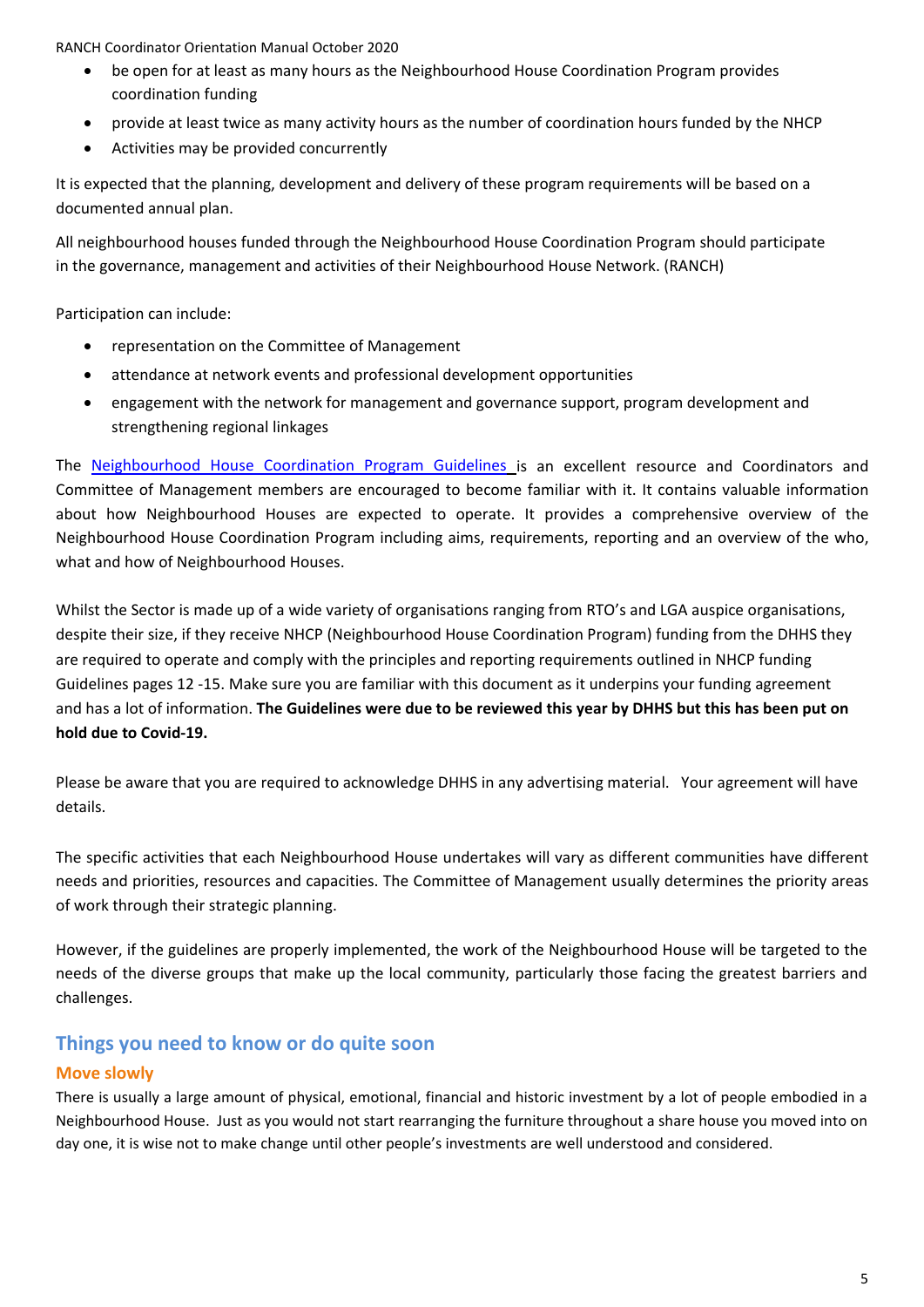#### **Submissions, contracts and reporting**

Systems vary widely in NHs for recording and filing submissions, contracts and reporting requirements. It is advisable to:

- check whether there are any submissions already submitted to any funding bodies and awaiting a decision as to whether they will be approved
- review what contracts exist, both ongoing and one-off, including any submissions that were approved and still in implementation phase or awaiting acquittal to ascertain the deliverables and reporting requirements

Locate or develop a reporting checklist/calendar outlining what reporting is owed to who, what is required, and when is it is due. Linking this to your phone/computer calendar with reminders is also a great idea. If you give yourself a reminder ahead of the due date even better!

#### **Partnerships**

Find out what partnerships are in place. These may be quite formal, documented partnerships or quite informal arrangements where organisations may make use of your Neighbourhood House for delivering activities for example. Make sure you understand the Neighbourhood House obligations in the arrangements, who all the partners are and the rationale behind the arrangement. RANCH can help support with special kinds of partnership arrangements, giving advice and support. For e.g MOU's and Terms of References. NH Vic also have templates available.

#### **Passwords**

Ascertain where password information is recorded. If there is no password register, develop one. Passwords are often required for websites e.g. the DHHS Funded Agency Channel or Neighbourhood Houses Victoria, Online services e.g. Skype, Superannuation clearing houses, service providers e.g. power or phone, your email and website accounts. Update them where necessary. It is a good idea not to have user names and passwords associated with staff or organisational representative's names, that way if you move on they don't have to be changed again.

#### **Authorised representatives**

Ascertain and if required update authorised representative information with organisations such as the ATO, power and phone providers.

#### <span id="page-5-0"></span>**Notify stakeholders including NHVic update details**

Notify stakeholders of your appointment. This should include all funding bodies, local government representatives and Neighbourhood Houses Victoria (NHVic).

#### **Committee reporting requirements**

Seek clear direction from the Committee as to what they require from you in your regular reports to the committee. RANCH suggests this should include progress against objectives in any strategic or operational plans and progress against any contracts.

#### **Your team**

Develop a clear picture of who all the people are that support the work whether paid or unpaid and their roles and the basic extent of their involvement. In other words, who does what, when and how often and are they paid or not!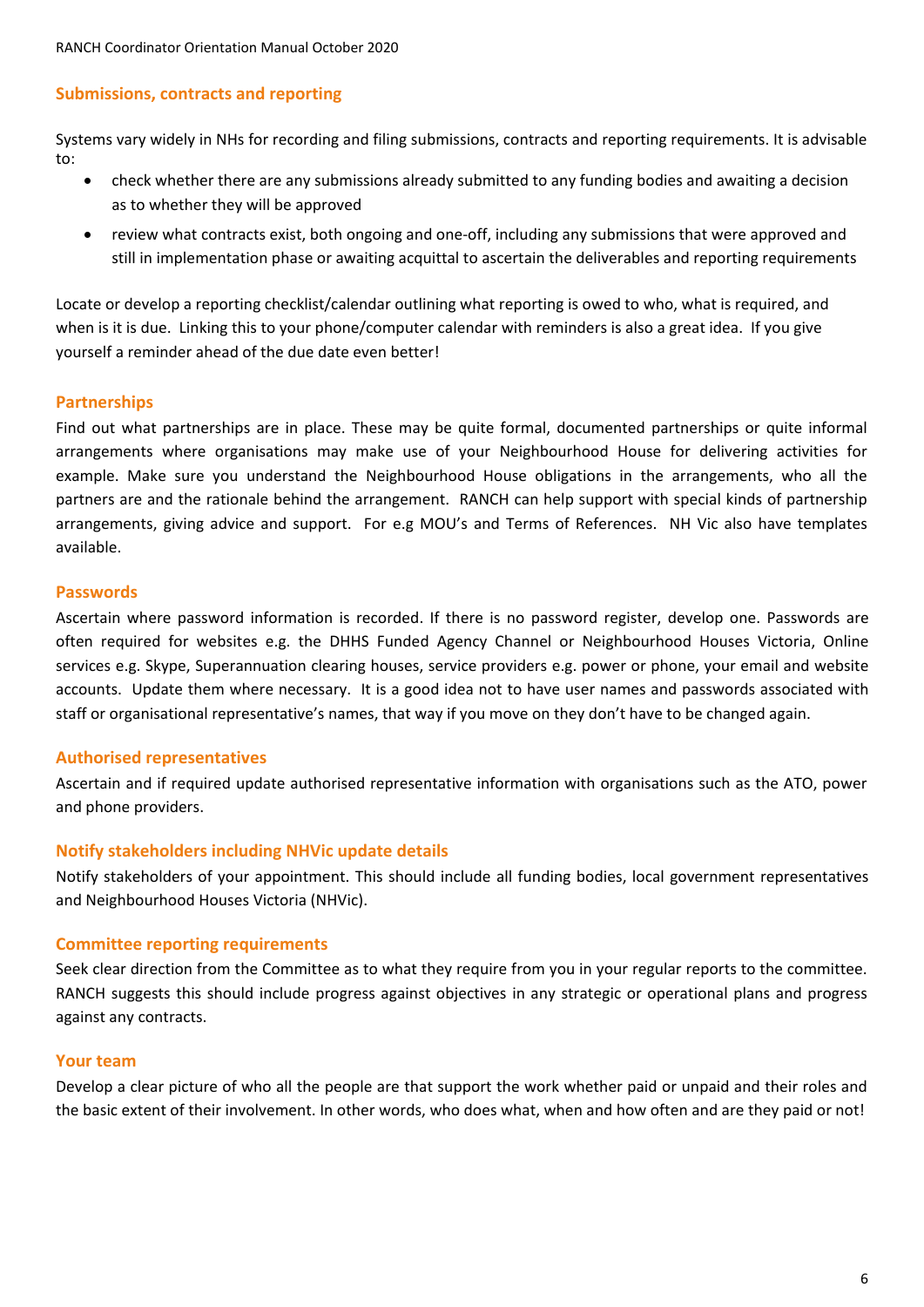#### **Delegated authority**

Ascertain the extent of your authority. Ideally, there is a written policy/ies outlining in detail which functions and responsibilities have been delegated to the coordinator and which are retained by the committee of management. If such a policy/ies does not exist RANCH can provide a template for the committee to work through and authorise. As a bare minimum, policy should cover who can spend how much and what authority is required and who can sign off on or acquit contracts.

#### **Clarify your responsibilities**

Familiarise yourself with your Position Description, the strategic and/or operational plan including any responsibilities allocated to you in any plan. Ask your committee and Neighbourhood House Coordinator colleagues about which meetings you should be attending both internally e.g. volunteer team meetings, committee meetings, and externally e.g. Neighbourhood House sector meetings and stakeholder meetings.

#### **Financial systems**

Learn how the financial systems work. This will include understanding how invoices and receipts are processed and filed, how the chart of accounts and budget are structured and what bank accounts exist and how they are used. Review the financial reports provided to the Committee of Management.

#### **Find out where things are**

Spend some time going through the filing cabinet and the computer files. Find out where things are. Use volunteers or committee members with a good understanding of the Neighbourhood House's operations to assist.

## **Things you need to know or do but can cover off a little later**

Once you are on top of the list above the following will need attention:

#### **Understand the community**

It is essential to good Neighbourhood House community development practice to gain a thorough understanding of the community in which the Neighbourhood House is located. This takes time. It involves understanding the overall picture of the community, e.g. the sort of information obtainable from the ABS Census, the situation for particular cohorts e.g. from local government, non-government organisations and community groups as well as building a picture from communication with the individuals who make up the community. Talk to and develop relationships with local community groups, oganisations and networks. Go to them don't expect them to come to you.

Identifying and understanding key players in the community is part of this process however it is important to understand their views may not reflect the community views or be consistent with good community development principles.

#### **Understand the community's assets, gifts and needs**

<span id="page-6-0"></span>Communities are made up of diverse cohorts each with different perspectives and needs. The Neighbourhood House program focuses on the needs of those experiencing disadvantage. It is important to prioritise needs rather than wants. Entire communities can experience disadvantage e.g. rural decline and poor infrastructure in country towns, as can particular cohorts e.g. discrimination against indigenous Australians. Speak to the often forgotten voices, rather than always focusing on the loudest voices. ABCD tool can be very useful.

A good needs analysis is not about what your community thinks your Neighbourhood House should be offering. It is about what your community members need. Our job is to work out what we can do to assist them realise their goals. Sometimes it means we offer something at the Neighbourhood House. Sometimes it will be about working with a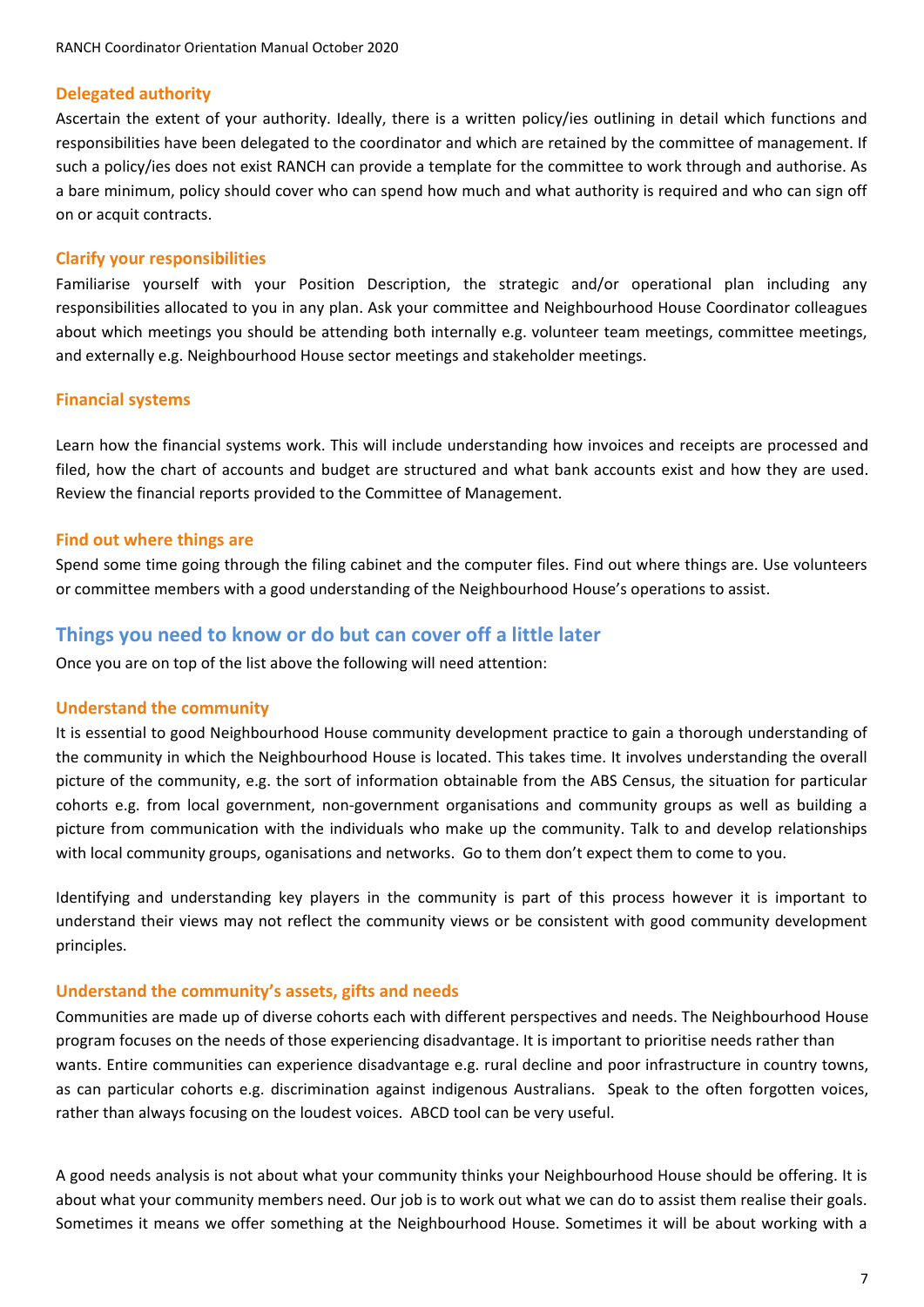group to make a change; maybe by lobbying, fundraising, or advocating for a building. It may be about enabling community members to undertake their own project.

#### [https://www.ourcommunity.com.au/management/view\\_help\\_sheet.do?articleid=10](https://www.ourcommunity.com.au/management/view_help_sheet.do?articleid=10)

#### **Understand your Neighbourhood House**

Become familiar with the mission, statement of purposes as well as participants, programs and activities of the Neighbourhood House. Find out what documented policies and procedures are in place.

#### **Build your networks**

Develop an understanding of and relationships with key organisations and individuals, particularly stakeholders and strategic partners. Target those organisations and stakeholders who can enhance the Neighbourhood House's ability to meet its ongoing activities and strategic objectives.

#### **Governance**

Understanding governance in some detail assists with an effective relationship with your committee. Committees have varying skills levels and often members have no training in governance. Therefore, supporting your committee to understand and fulfil their roles effectively can be an important part of your role.

Section 2 of the [Neighbourhood House Coordination Program Guidelines](http://ranch.net.au/resources/nh-coordinator-kit/) provides a brief overview of the committee's governance function and appendix 2 provides a little more detail. If you do not have a thorough understanding of governance, see Justice Connect's excellent resources. [https://justiceconnect.org.au/our](https://justiceconnect.org.au/our-services/not-for-profit-law/)[services/not-for-profit-law/](https://justiceconnect.org.au/our-services/not-for-profit-law/)

NHVic also provides a range of useful resources to support good governance. <https://www.nhvic.org.au/Pages/Category/resource-library>

Experience at RANCH tells us that many people think they understand governance because they previously served on a committee/s at some time. While the experience may be valuable, it does not guarantee an accurate understanding of a Committee's role, obligations and function.

The same is true of community development. Committees do not usually have training in or a strong grasp of community development. Assisting committees to understand how decision making can be informed by community development principles and practice is a part of the Neighbourhood House sector's developmental approach to governance.

#### **Insurance**

The State Government, through DHS supply public liability insurance to all funded Neighbourhood Houses. The insurance is delivered by Victorian Managed Insurance Authority –**VMIA.** The coverage includes a range of insurances including Public/Products Liability, Professional Indemnity, and Director's and Officers' Liability.

Other insurance such as WorkCover, which is required by law or for business interruption, burglary or other insurances as required by the committee, will be through a private insurer/s. You will need to find out about these arrangements.

#### <span id="page-7-0"></span>**Employment**

Become familiar with the awards and/ or collective agreement that cover you and any other staff. For more information about NH Collective Agreements and Awards see the NHVic website.

Ensure you have an employment contract and that it makes clear the terms and conditions of your employment. Industrial relations is a specialised field and organisations are advised to take membership with Jobs Australia CSIR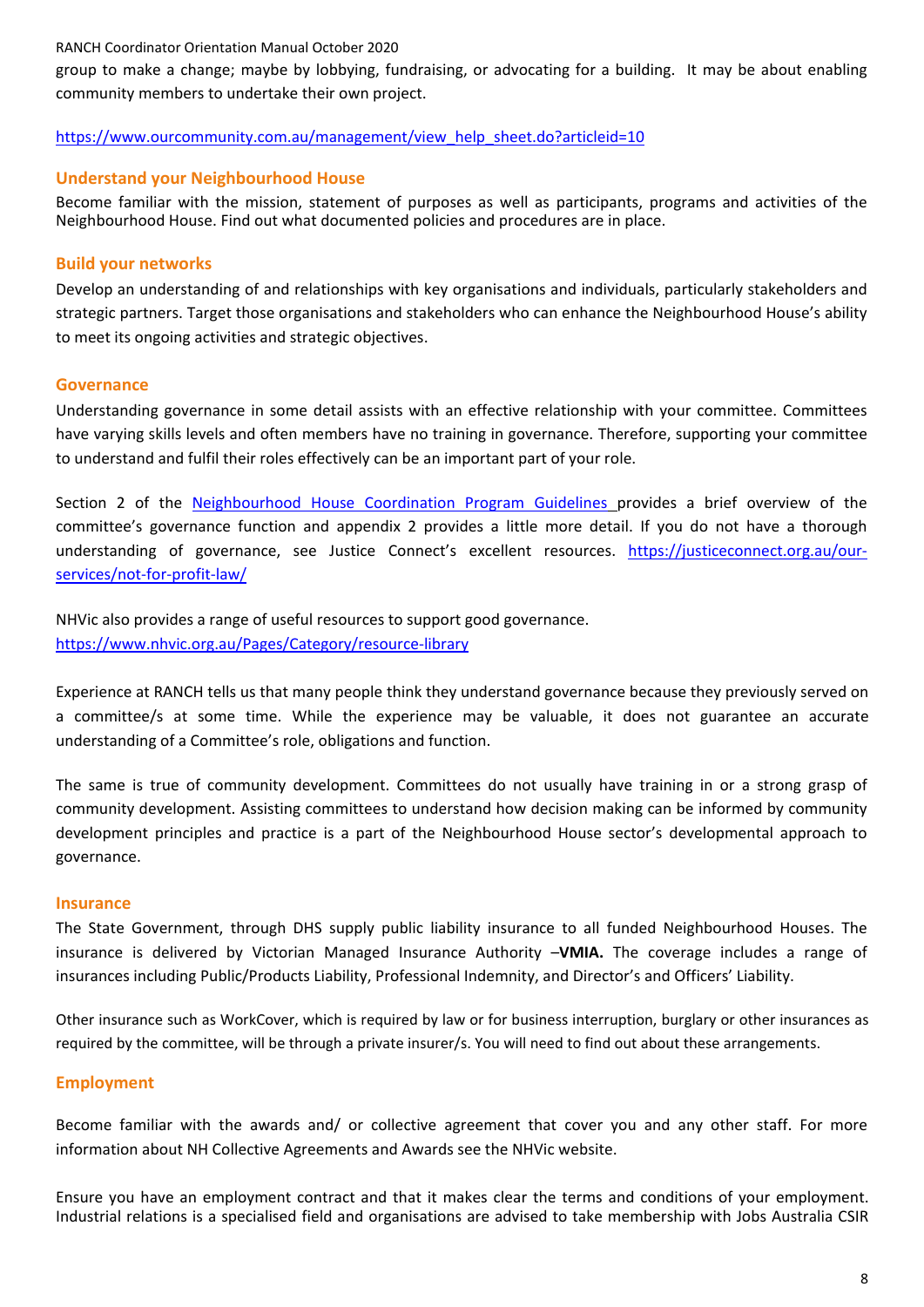service which provides regular updates on changes to these awards including pay rates and specialist advice on any industrial relations matter.

Jobs Australia can be contacted on 1800 060 098 or at [ja@ja.com.au](mailto:ja@ja.com.au)

NHVic Finance Group is a great resource

<https://www.facebook.com/groups/601170493955299/>

# **What or who can I and can't I ignore Funding bodies**

Funding bodies can't be ignored but..........

Generally, it is important to respond promptly to communications from your funding partners. However, DHHS funds a vast number of organisations ranging from hospitals to foster services and beyond. The majority of these organisations provide direct services to individuals as clients. Neighbourhood Houses are an anomaly in their funded organisations because they do not usually deliver these kinds of services.

Because of the range and nature of services funded by DHHS you will receive communications that do not apply to Neighbourhood Houses and some that are relevant.

Until you learn to distinguish what you must respond to, it is wise to call for clarification – either the DHHS central office, your networker Kevin Vivien [ranch@ranch.net.au](mailto:ranch@ranch.net.au) or one of your Neighbourhood House Coordinator colleagues who has been around a while.

#### **Potential partners**

Neighbourhood Houses are often contacted by other organisations who are seeking to work with a Neighbourhood House to deliver a program. Many of these are worthy programs but all will use your time if you partner with them. If the committee has given you clear direction it is easier to say yes or no.

A conversation with the committee about how they wish to manage these kinds of proposals is advisable. The decision should consider the Neighbourhood House's strategic objectives and organisational capacity. Your strategic plan should identify strategic objectives so proposals that are consistent with goals in your strategic plan are most likely to be worthy of consideration.

# **About our sector**

#### **Sector structure**

The Department of Health and Human Services (DHHS) funds our sector through the Neighbourhood House Coordination Program in three ways.

#### **NHVic**

**Neighbourhood Houses Victoria** is the Victorian peak body that services and represents the interests of a membership of approximately 380 neighbourhood/community houses and learning NHs and networks of houses across the state.

As the peak body, NHVic represents the interests of this sector to state government, the adult education bureaucracy and relevant statutory and regulatory bodies. NHVic promotes the sector and offers a wide range of resources, support and referral on financial, legal, industrial and management issues such as GST, WorkCover and Enterprise Bargaining.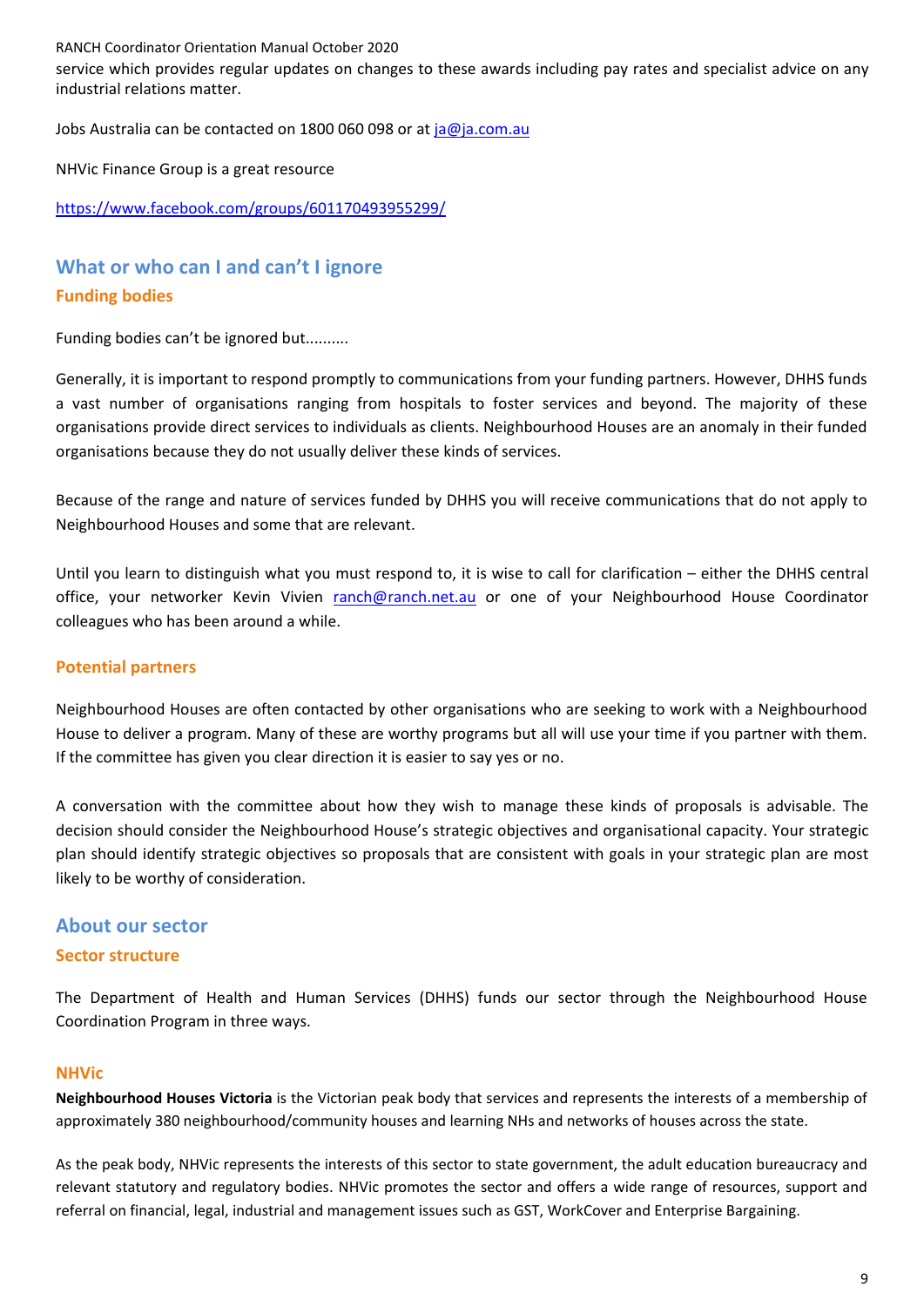There is a weekly e-bulletin and monthly newsletter with lots of useful information and resources. NHVic also organises an annual conference with workshops and sessions on a range of topics directly relevant to neighbourhood houses.

#### NHVic Members' Group

<https://www.facebook.com/groups/NeighbourhoodHousesVictoria/?ref=bookmarks>

<span id="page-9-0"></span>NHVic convenes working parties and subcommittees on issues of concern to the sector. NHVic is managed by a Board with membership drawn from the neighbourhood house sector.

Resources and Contacts:

Melinda Spiteri (who will direct you to the person who can best assist in your enquiry) Ph: 03 9602 1228 Email: info@NHVic.org.au Web: [www.nhvic.org.au](http://www.nhvic.org.au/)

#### **Neighbourhood House Networks**

RANCH is one of 16 of Neighbourhood House Networks in Victoria. Funded by DHHS. It provides governance and management support to the 29 Neighbourhood Houses in the RANCH region. It is an incorporated association with the 29 NHs as its members. It comprises the Neighbourhood Houses in the local government areas of:

> Central Goldfields Shire City of Greater Bendigo Loddon Shire Macedon Ranges Shire Mount Alexander Shire Shire of Campaspe

RANCH's Purposes are outlined on the RANCH website, as is our list of member Neighbourhood Houses.

#### **RANCH services**

RANCH offers services to committees and committee members, staff and volunteers including:

- RANCH members meetings ,
- Forums and other networking opportunities
- Confidential information and support
- Referrals to appropriate resources and services
- Assistance in reviewing and developing policies and submissions Training and induction for Committees and paid staff
- Representation and advocacy
- Independent advice
- Facilitation of meetings for Governance processes such as strategic planning, and risk management

Details of RANCH events and meetings are found on our website

The RANCH Networker can meet your Neighbourhood House Committee to assist with understanding the Neighbourhood House sector, community development, Committee and Coordinator roles and responsibilities and how to keep it all on track.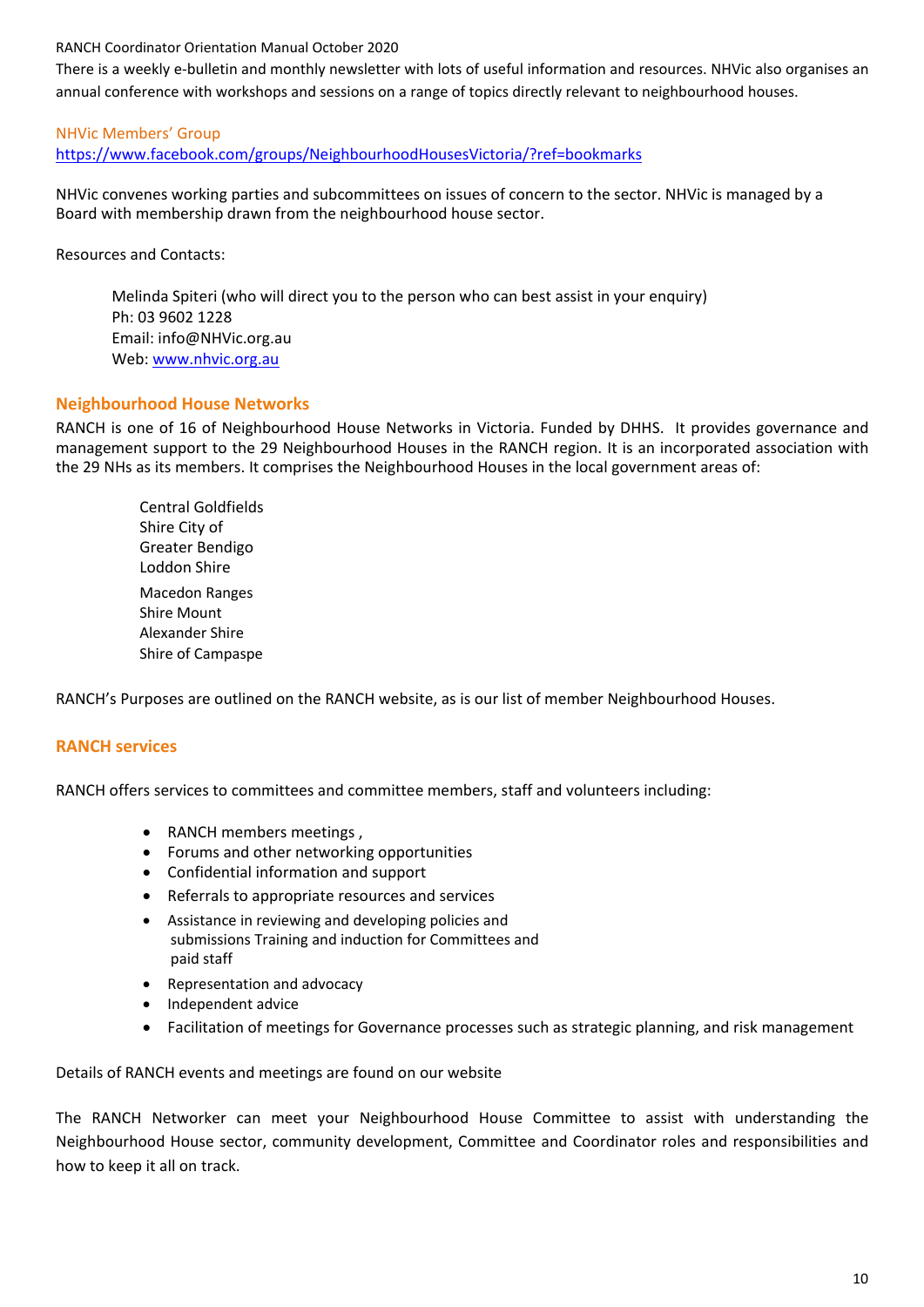RANCH also understands that people are busy and resources are often tight. To address this RANCH assists with the cost of travel to RANCH activities and seeks to enable people to participate in activities online to avoid travel cost and time.

Neighbourhood House Networks play an important role in supporting [neighbourhood houses experiencing difficulty.](http://ranch.net.au/resources/support-nhs-experiencing-difficulty/) Member NHs are encouraged to contact the RANCH Networkers to arrange a time to discuss and assist with any serious or emerging issues that may impact on the NH's ability to function. A good principal is the earlier the better!

Lisa Linton: [networker@ranch.net.au](mailto:networker@ranch.net.au) 0439 215 553 Kevin Vivian[: ranch@ranch.net.au](mailto:ranch@ranch.net.au) ph.0437 859 874

To find out more about RANCH, visit the RANCH website at [www.ranch.net.au](http://www.ranch.net.au/)

# <span id="page-10-0"></span>**Who does what in Neighbourhood House?**

#### **Committee of Management.**

As noted above, Coordinators should develop a thorough understanding of good governance. The following is only a high level overview.

In all Neighbourhood Houses, the Committee is responsible for setting and monitoring the organisations direction, and for ensuring that proper procedures are in place. They must ensure that organisation seeks to achieve its purposes as outlined in its constitution (rules). Committee members are representatives of the community who give up their time to ensure that the organisation is governed and managed in the best interests of the community.

Some committee members also volunteer their time in other ways in Neighbourhood Houses, for example, as a tutor or volunteer in the office. It is important that those committee members, who also teach or volunteer, are aware of the role they are working in at any given time – and ensure they are working within the parameters of that role so as to avoid any conflict of interest.

People come on to Committees for many different reasons, some want to increase their skills, or are keen to contribute to their community. The NH Sector aims to offer our committee members the opportunity to contribute to the success of our sector in an enjoyable, rewarding environment.

In brief, Committees have overall responsibility for the following:

#### **Employment and wellbeing of paid staff.**

Employment responsibilities include occupational health and safety, designing jobs, developing job descriptions, monitoring employee performance, ensuring regular training and professional supervision, compliance with all workplace laws and regulations and meeting all relevant award conditions. The committee should appoint a single member (often the chairperson/president) as the liaison between the committee and the coordinator. This ensures a coordinator is not being given information by multiple Committee members.

#### **Policies and Procedures**

Policies spell out what the organisation does and procedures spell how it is done. The Committee should ensure a regular review of all policies and procedures.

#### **Legal requirements**

This includes compliance with a range of federal, state and local government laws and regulations. e.g. The Associations Incorporation Rules/Constitution of the organisation, Associations Incorporation Reform Act (2012) industrial relations, OH&S, taxation, work cover, child safety, volunteer management and privacy.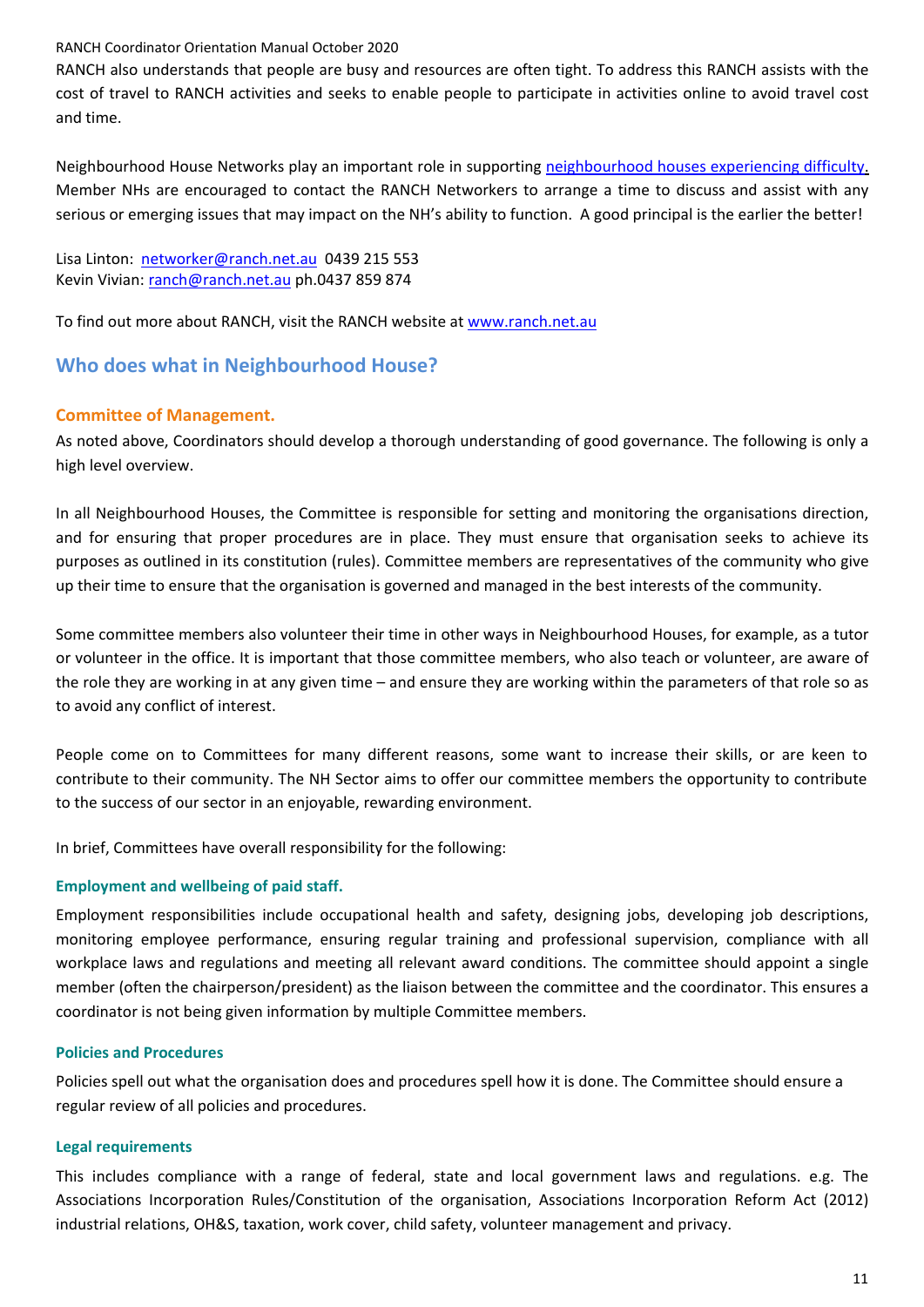#### **Accountability to funding bodies**

The responsibility of reporting and accountability to funding bodies lies ultimately with the Committee, even though the practical tasks are often carried out by the Coordinator.

#### **Premises and equipment**

The Committee should make sure the premises, facilities and equipment are provided and maintained so that the organisation can provide services properly and safely. It is also important to develop and monitor organisational polices around responsible use of assets.

#### <span id="page-11-0"></span>**Transparency**

The Committee should involve and inform the wider Community about all aspects of the organisation. It also provides an opportunity for community feedback. The AGM is an important opportunity to do this.

#### **Promotion and Marketing**

The success and credibility of the organisation within the Community, funding bodies and policy makers is largely reliant on effective promotion and marketing. Publicising your outcomes through stories, is one of the best ways to achieve this.

#### **Strategic Planning and Resource Allocation**

A strategic plan will allow the work of the organisation to be proactive and based on real community need. Strategic planning also involves evaluation of all activities to ensure they are meeting the strategic directions of the organisation. All Committee members should participate in annual planning activities in order to prioritise organisational goals over the coming year.

Strategic planning is usually a 3-5 year visionary exercise designed to set measurable medium term goals. Goals are about new things or doing things differently. Annual plans are then drawn out of the strategic plan as a management tool for the coordinator and as a monitoring tool for the Committee. The coordinator is then able to develop work plans for all staff based on achieving the annual plan.

Note: the secretary has particular responsibilities under the Associations Incorporation Reform Act 2012. Descriptions of the committee's roles and responsibilities are available through th[e NHVic Resource Library,](https://www.nhvicresourcelibrary.com/governance) or [http://www.communitydirectors.com.au/icda/tools/.](http://www.communitydirectors.com.au/icda/tools/)

#### **The Coordinator**

The role of the Coordinator is to put the strategic plan, set by the Committee of Management, into action. Coordinators must know their community and respond to needs by providing a venue and support for activities and services.

Coordinators work closely with the Committee to ensure that strategic plans are developed, implemented and reviewed, that Funding and Service Agreements requirements are fulfilled and policies and procedures are developed and reviewed.

On a day to day basis the Coordinator is responsible for the management of the centre, including management of volunteers, the implementation of the activities that reflect the Centre's strategic plan, submission writing for funding and some administrative duties. Your Position Description should outline the specific duties you will undertake.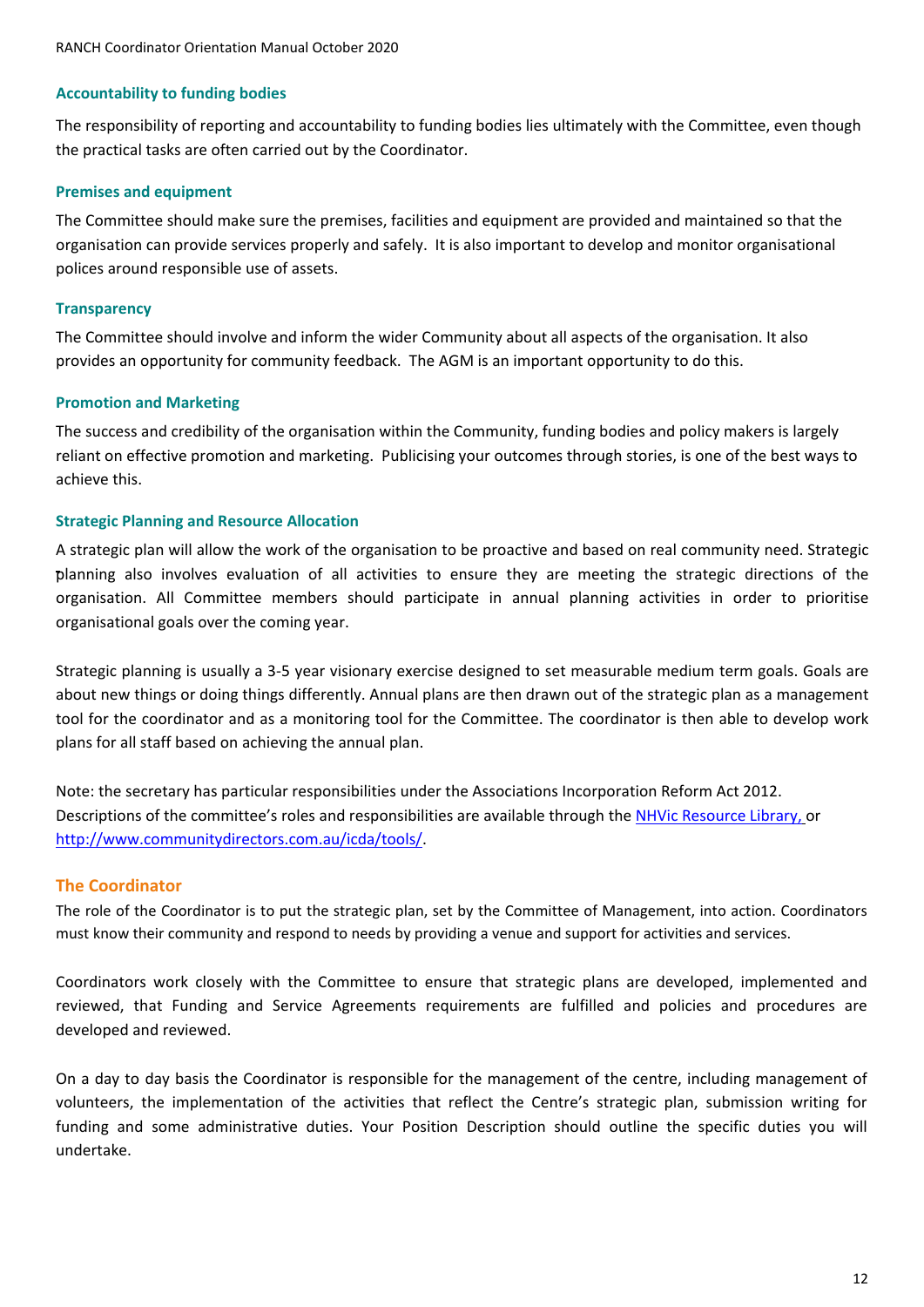#### **Volunteers**

Volunteers are vital to Neighbourhood Houses. Volunteers work as part of the team with the staff to respond appropriately to identified community needs and to promote the principles and practices of our Neighbourhood House as outlined in your Mission statement.

Volunteers are usually accountable to the Coordinator in carrying out their duties. The coordinator usually has responsibility for recruiting and training of volunteers**.** Volunteering Victoria <https://www.volunteeringvictoria.org.au/>has extensive resources to assist in recruiting and managing volunteers.

The RANCH website also provides links to support volunteer programs.

#### **Staff**

<span id="page-12-0"></span>Staff are usually directly accountable to the Coordinator. The Coordinator is responsible for the development of work plans for staff and volunteers. Work plans outline the tasks, timelines and resource allocation for all priorities contained in the annual plan. Work plans are also a useful reporting mechanism to advise the Committee of Management of the progress of the strategic plan. Work plans are not necessarily rigid, but any emerging changes to the work of staff and volunteers should be discussed and agreed upon.

# **Sample Organisational flowchart.**

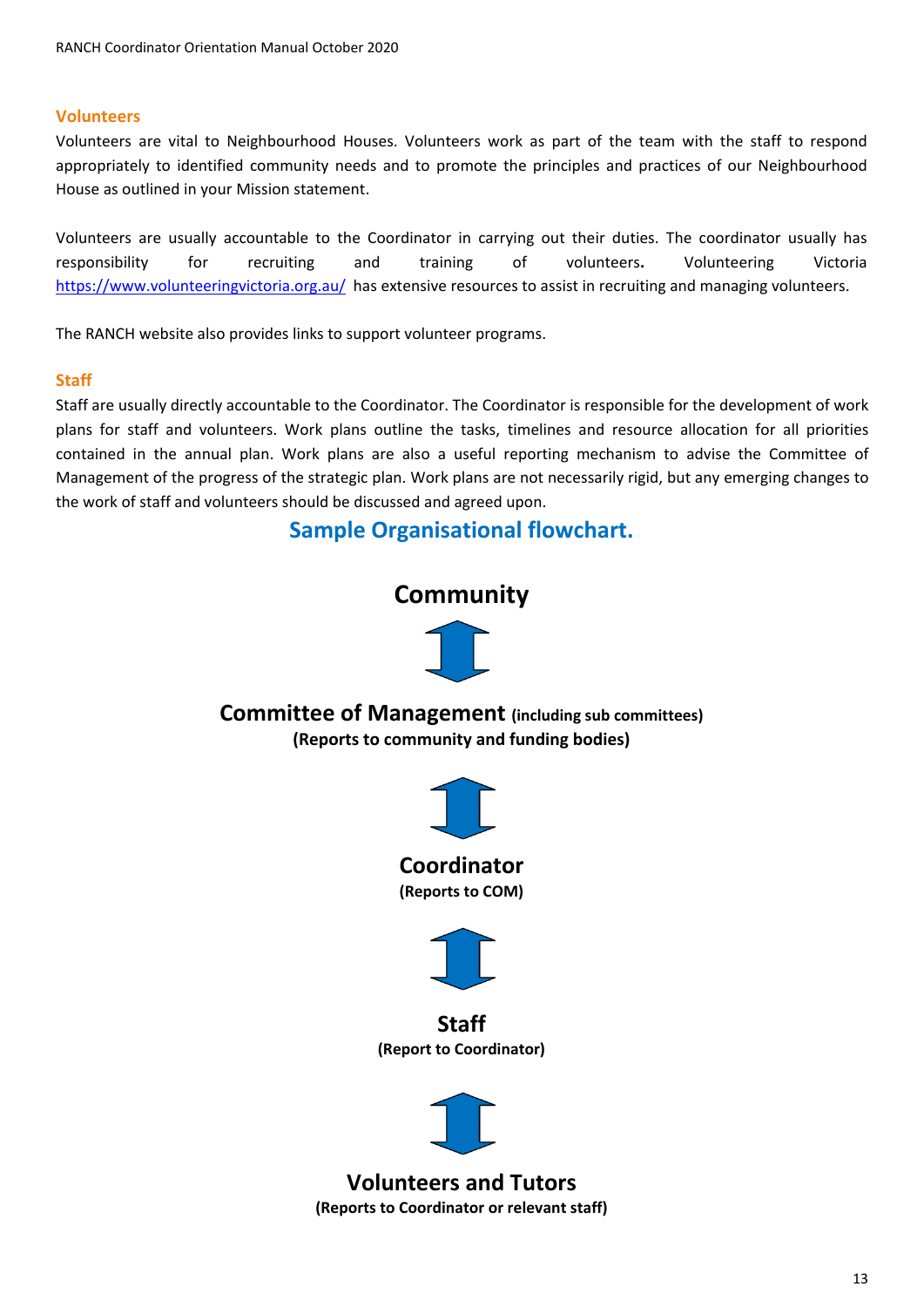Your organisational flow chart should show a clear line of communication and responsibility. The Community is always at the top of everything we do – and communication is always two-way.

# **Important things every Coordinator needs to know My Agency and the Funded Agency Channel**

The Funded Agency Channel (FAC) is a website that supports the partnership relationship between the Department of Health and Human Services and the Department of Education and Training and the organisations they fund.

All general information and communication regarding DHHS funding, including the Neighbourhood House Coordination Program, is generated and stored through the Funded Agency Channel. Other DHHS related or DET funding information is also stored there. Some of the content is not applicable to Neighbourhood Houses.

My Agency is the online portal accessible through The Funded Agency Channel where all contractual information and reporting specific to your organisation is located.

#### **Common Reporting Requirements**

<span id="page-13-0"></span>As mentioned above, you will need to ascertain what reporting is required based on the contracts and agreements you have in place. However, the following are common to all RANCH Neighbourhood Houses

- 1. The Neighbourhood Survey is the major Neighbourhood House Coordination Program reporting requirement and is due around end of February each year. It is completed online. Data for this is best kept progressively during the year. This survey is compulsory and must be completed on time. It is a requirement of the Neighbourhood House Coordination Program under the funding agreement. DHHS will notify in advance when reporting is due.
- 2. Service Agreement Compliance Certification for the financial year is submitted through MY Agency in the Funded Agency Channel and is due by September 30<sup>th</sup> if you run by financial year. Your AGM date must be prior to this timeline. If your AGM is scheduled for later than this date then you need to go into SACC and change the date to the date of your AGM. It requires submission of a Business Governance Status (BGS) report including financial statements (usually your Annual Report) and declarations of compliance regarding:

Financial management Risk management Safety screening Privacy and data protection

3. Disbursing copies of your Annual Report after your Annual General Meeting to funding bodies and key stakeholders is good practice.

Include stakeholders such as:

Dept of Health and Human Services (compulsory) RANCH ACFE if you have ACFE funding Local Government officers and councillors Local Members of Parliament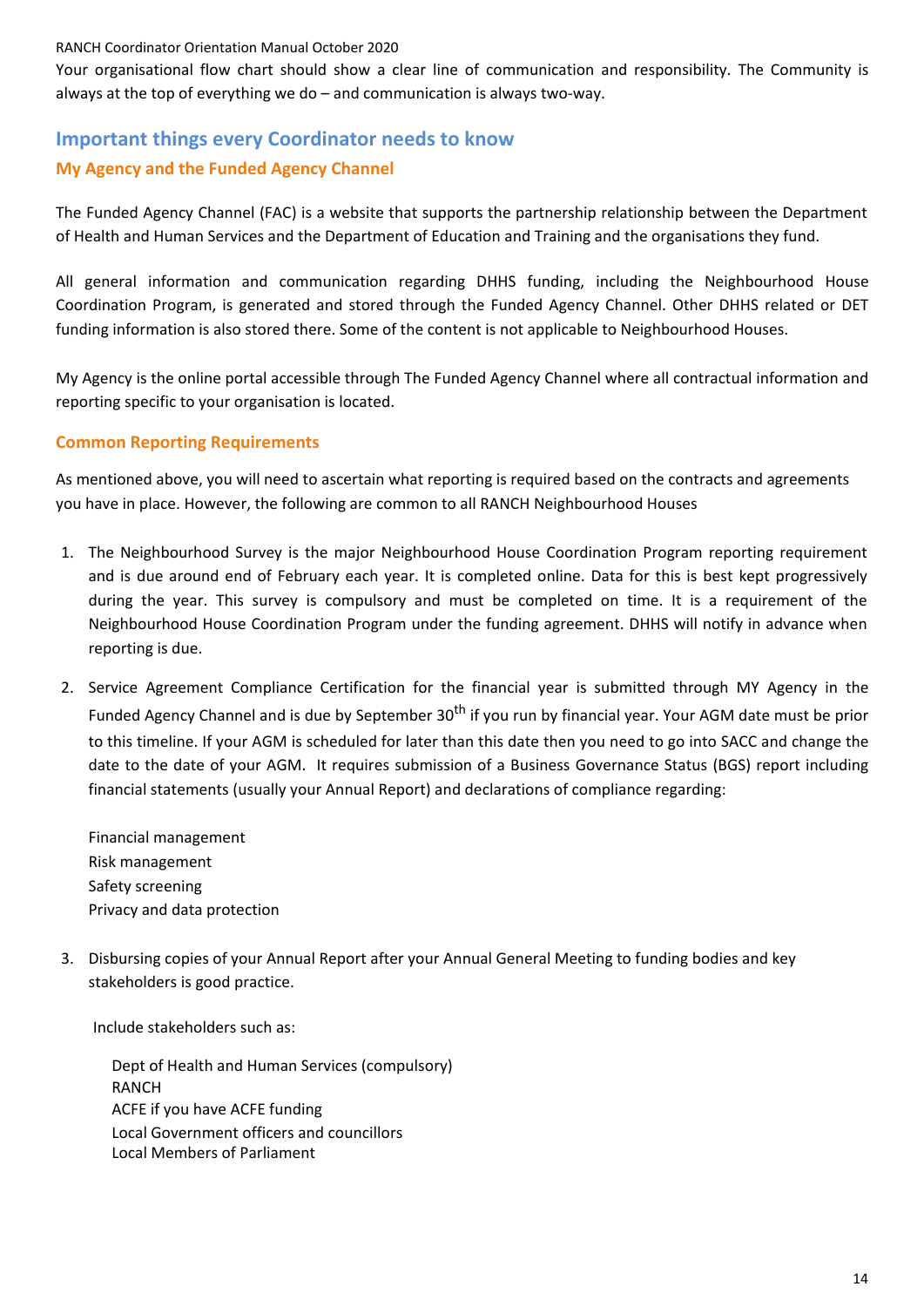- 4. The Annual Return to Consumer Affairs Victoria is submitted by the Secretary; this return must be submitted online and is due within 1 month of the Annual General Meeting. Consumer Affairs sends a link via email to the Secretary of the Association to facilitate this.
- 5. If your House is registered through ACNC you must submit an annual information statement

## **Mediation and Dispute Resolution**

The Dispute Settlement Centre of Victoria<https://www.disputes.vic.gov.au/>in the Department of Justice provides trained mediators that can assist in the settlement of all kinds of disputes at no charge.

# **Deductible Gift Recipient (DGR) via Australian Neighbourhood Houses & Centres Association Inc. (ANHCA)**

DGR is a 'special tax status' that organisations can apply for so that people who make donations to your centre can claim it as a deduction on their tax return. Many organisations and philanthropic trusts require that you have the status to apply for their grants. Some NH&LC do have DGR Status but it is not granted unless you meet very stringent criteria.

There is a new system available now for Houses who do not have the status that provides a process whereby they can apply for such grants via ANHCA, the national Association for Neighbourhood Houses and Learning Centres.

The purpose of the ANHCA Public Fund is to support the work of Neighbourhood Houses and Learning Centres throughout Australia. The ANHCA Public Fund will accept donations, which are tax deductible to the donor, and may direct funds it receives to Neighbourhood Houses and Centres at its discretion.

The ANHCA Public Fund does not conduct fundraising campaigns or apply for grants on behalf of houses and Centres. Rather, it provides a tax deductible vehicle for those organisations to use in their own fundraising. ANHCA administers the process and deducts a fee although the process is a little more complicated than that. For further information ring your Networker or go to the ANHCA website.

<http://www.anhca.asn.au/content/anhca-public-fund-dgr>

## **Covid Specific Information**

#### **Online links to reliable information**

It's so easy to get swamped by the amount of coronavirus-related information that's coming out minute-by-minute. The following are links to the most reliable sources of information that you need about COVID-19 in Australia:

The Department of Health and Human Services website is updated constantly and provides information directly relevant to NHs:<https://www.dhhs.vic.gov.au/victorian-public-coronavirus-disease-covid-19>

There is also a daily update from the Victorian Chief Health Officer: <https://www.dhhs.vic.gov.au/coronavirus-covid-19-daily-update>

Current information about COVID-19 from the Victorian Government can be found here: <https://www.vic.gov.au/coronavirusresponse>

The Australian Government Department of Health website provides a daily update

<https://www.health.gov.au/news/health-alerts/novel-coronavirus-2019-ncov-health-alert>

Information about Coronavirus and Australian workplace laws can be found here:

<https://coronavirus.fairwork.gov.au/>